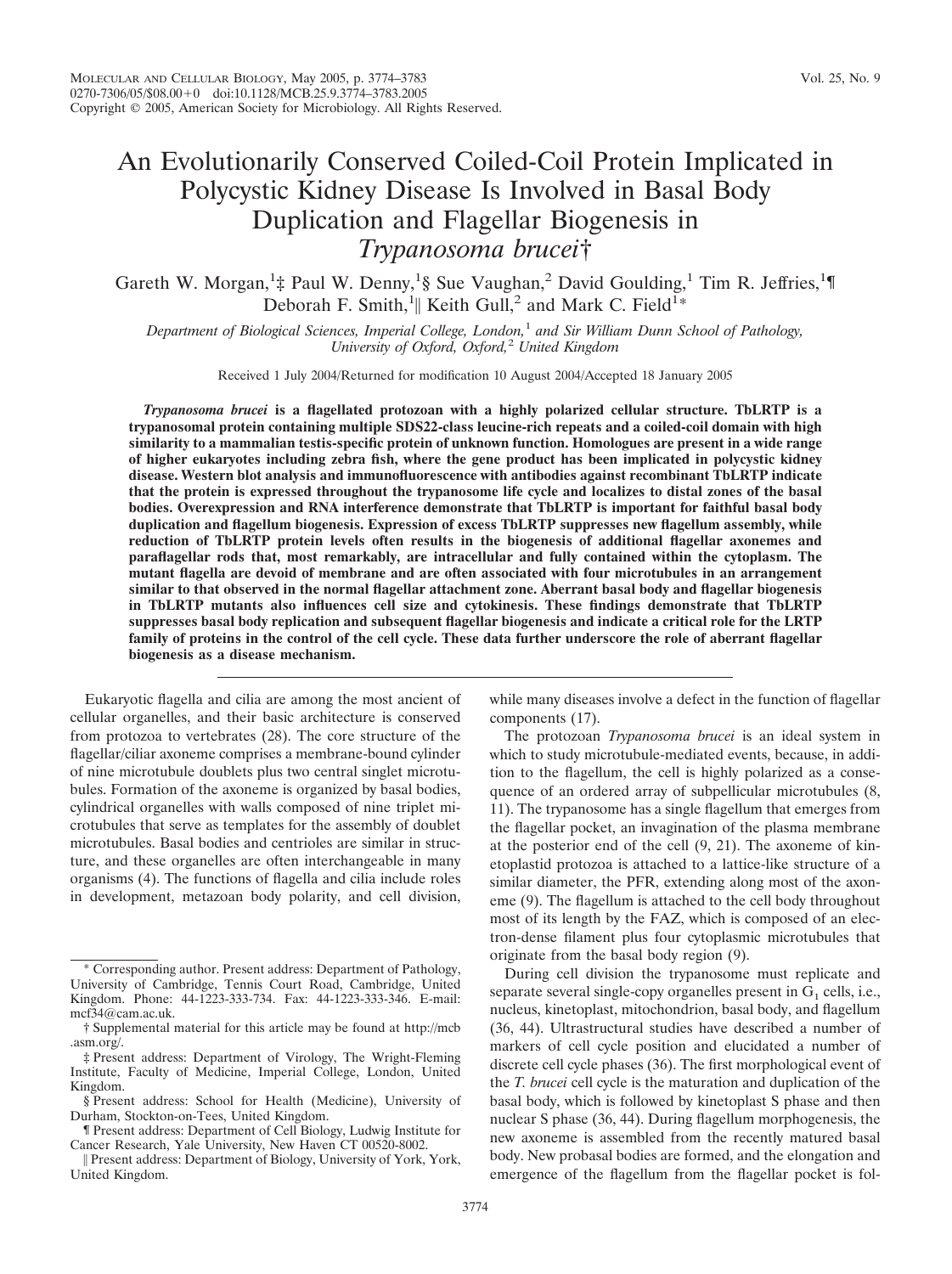lowed by construction of a new FAZ and PFR (14, 36, 44). The duplicated kinetoplasts are segregated by means of their attachment to the flagellar basal bodies (24, 32), and this segregation is followed by the onset of mitosis (9). Kinetoplast/basal body segregation is accompanied by increased cell length and may contribute an important element in the control of later cell cycle events such as nuclear division and cytokinesis (9, 27). A cleavage furrow originates at the anterior tip of the replicating cell and follows a helical path to the posterior end of the cell that separates the two daughter cells (36). The four FAZ-associated microtubules have been postulated to provide a structural correlate between the length and position of the new flagellum, the main growth of the cell body, and to mark the position/direction of the cleavage furrow at cytokinesis (15, 33). This well-characterized mitotic cycle provides an excellent model system by which to characterize the functions of factors involved in basal body duplication, flagellar biogenesis, and cytokinesis.

Here we describe the identification and characterization of TbLRTP, which exhibits significant similarity to a leucine-rich repeat protein most abundantly expressed in late pachytene and diplotene cells of the testes of mice and humans (46). TbLRTP also has homologues in a wide variety of eukaryotes, including zebra fish, where the respective gene, *seahorse*, is implicated in polycystic kidney disease (38). We demonstrate that TbLRTP is an important factor in control of basal body duplication and hence flagellar biogenesis and cytokinesis. These data uncover the function of the LRTP family of proteins and also indicate the manner in which *seahorse* mutants likely cause cystic disease.

#### **MATERIALS AND METHODS**

**Abbreviations.** Abbreviations used in this paper are as follows: BSF, bloodstream form; FAZ, flagellar attachment zone; LRR, leucine-rich repeat; LRTP; leucine-rich testis protein; TbLRTP, *T*. *brucei* LRTP; PCF, procyclic culture form; PFR, paraflagellar rod; RNAi, double-stranded RNA interference;  $sds22+$ , a mitotic regulator of protein phosphatase 1; ORF, open reading frame; PIPES, piperazine-*N*,*N'*-bis(2-ethanesulfonic acid); DAPI, 4',6'-diamidino-2phenylindole; PBS, phosphate-buffered saline; PFA, paraformaldehyde; and 1K1N2BB cells, cells with one kinetoplast, one nucleus, and two basal bodies.

**Cell culture.** All growth medium reagents were supplied by GIBCO-BRL Life Technologies (Paisley, United Kingdom). PCF and BSF trypanosomes, strain Lister 427, were maintained in SDM79 and HMI9 medium, respectively. TbL-RTP overexpression was achieved from the pXS219 plasmid (26), and RNAi was performed using the p2T7Ti vector (16) in the *T. brucei* 29-13 procyclic cell line (42). *Leishmania mexicana* (MNYC/BZ/62/M379) promastigotes were maintained in Schneider's *Drosophila* medium, pH 7.5, supplemented with 10% fetal calf serum at 26°C. Metacyclogenesis was induced by passage into medium at pH 5.0; metacyclic parasites were subsequently transformed into axenic amastigotes by increasing the culture temperature to 32°C (3).

**DNA manipulation.** The TbLRTP ORF was present in a  $\lambda$ -phage isolated during a genomic screen (22). PCR was performed with Pfu polymerase (Stratagene, La Jolla, Calif.), and products were subcloned using the PCR-Script Amp cloning kit (Stratagene) and sequenced with BigDye terminator chemistry, version 3.0 (Applied Biosystems, Foster City, Calif.) on a semiautomated sequencer (ABI 377; Perkin-Elmer Corp., Norwalk, Conn.). TbLRTP was PCR amplified from genomic DNA using primers CCCAAGCTTATGGGCCGCATCACTAC CGACC and GGATCCCGCCCTTACCTAGTCACAGCAGTATGG and was subcloned into the trypanosomal expression vector pXS219 (26) and the RNAi vector p2T7i (16) using HindIII and BamHI sites (underlined). By the RNAit algorithm the TbLRTP ORF is not expected to cosuppress other transcripts from the trypanosome genome (30).

**Antibody production.** Antiserum against TbLRTP was generated against the entire ORF expressed from the pGEX-2TK vector (Amersham Biosciences, Little Chalfont, Buckinghamshire, United Kingdom). A purified TbLRTP–glutathione *S*-transferase fusion protein was used to raise polyclonal antibodies in rabbits. Antibodies were affinity purified by using an *Escherichia coli*-expressed recombinant antigen (affinity purified on glutathione-Sepharose) immobilized on CNBr-activated Sepharose.

**Cytoskeletal extraction.** Trypanosomes were harvested by centrifugation and washed in PEM buffer (100 mM PIPES [pH 6.9], 2 mM EGTA, 1 mM  $MgSO<sub>4</sub>$ ) (31). Cells were resuspended in PEM buffer containing 1% Nonidet P-40. After 2 min, the mixture was centrifuged and pellets containing the cytoskeleton were processed for either biochemical or microscopic analysis. Flagellum isolation was performed using the  $Ca^{2+}$ -resistant method (31).

**Immunofluorescence.** Cells were washed in PBS, spread on poly-L-lysinecoated slides, and fixed in methanol at  $-20^{\circ}$ C or in 3% PFA in PBS, pH 7.5, for 10 min (BSF) or 1 h (PCF) on ice before processing for immunofluorescence (36). For the preparation of cytoskeletons, cells were extracted prior to fixation for 2 min with cold PEM buffer (31). The following antibodies were used: TAT1 (anti- $\alpha$ -tubulin) (43), BBA4 (marker of the basal body) (43), L6B3 (marker of the FAZ) (14), L13D6 (marker of PFR proteins 1 and 2) (14). Primary antibodies were detected with a Texas Red-conjugated goat anti-rabbit or Alexa-conjugated goat anti-mouse secondary antibody (Molecular Probes). Cells were examined using a Nikon Eclipse E600 epifluorescence microscope equipped with a Nikon digital DMX 1200 camera (Nikon Europe B.V., AE Badhoev, The Netherlands). Digital images were captured using Nikon ACT-1 software and assembled using Adobe Photoshop (Adobe Systems, Inc., San Jose, Calif.).

**Western blotting.** Protein samples were electrophoresed on 12% SDS-polyacrylamide gels and blotted onto a Hybond ECL nitrocellulose membrane (Amersham Life Science Ltd., United Kingdom) by wet transfer. For analysis of whole-cell extracts,  $10^7$  cells per lane were used. For quantitation, X-ray films after exposure with ECL reagent were scanned and analyzed by densitometry using ImageJ software (http://rsb.info.nih.gov/ij/).

**Electron microscopy.** For transmission electron microscopy, cells were fixed in suspension by addition of chilled 2.5% glutaraldehyde and 4% PFA in PBS on ice for 1 h, rinsed in 0.1 M sodium cacodylate, and postfixed in 1% osmium tetroxide for 1 h. After rinsing, cells were dehydrated in an ethanol series, with 1% uranyl acetate added at the 30% stage, followed by propylene oxide, and were then embedded in Epon/Araldite. Sections were cut on a Leica Ultracut-T ultramicrotome and were contrasted with uranyl acetate and lead citrate.

**Bioinformatics.** BLAST searches (2) were conducted at the National Center for Biotechnology Information site (http://www.ncbi.nlm.nih.gov/BLAST), the Department of Energy Joint Genome site (http://genome.jgi-psf.org/index.html), and the *T. brucei* databases at The Institute for Genomic Research (http://www .tigr.org/tdb/mdb/tbdb/index.shtml) and the Wellcome Trust Sanger Institute (http://www.sanger.ac.uk/Projects/T\_brucei/). Sequence alignments were performed using Clustal X (39). Prediction of coiled-coil domains was performed using PEPCOIL (18). Retrieval of data concerning the chromosomal environment of the TbLRTP locus was from GeneDB (http://www.genedb.org/genedb /tryp/index.jsp).

**Nucleotide sequence accession numbers.** The nucleotide sequence data reported in this paper have been deposited at GenBank with the accession number AF152174.1. The corresponding ORFs are annotated at GeneDB as Tb03.48K5.370 and Tb03.48K5.300 on chromosome III of the *T. brucei* strain 927 genome.

## **RESULTS**

**A novel family of leucine-rich repeat proteins.** During a genomic screen for a *T. brucei* dynamin gene  $(22)$ , a  $\lambda$  phage was isolated containing a second ORF which displayed significant similarity to LRTP (35% identity, 52% similarity), a testis-specific protein of *Mus musculus* and *Homo sapiens*; the ORF was designated TbLRTP (46). Homologues are present in *Trypanosoma cruzi*, *Leishmania major*, *Giardia lamblia*, *Chlamydomonas reinhardtii*, *Drosophila melanogaster*, *Anopheles gambiae*, *Xenopus tropicalis*, and *Danio rerio* but not *Caenorhabditis elegans*. The trypanosome genome carries two TbL-RTP ORFs on chromosome III in a region of local tandem duplication, and no additional sequences were detected by Southern blot analysis (data not shown). It is not known if expression of both ORFs is the same, but given their identical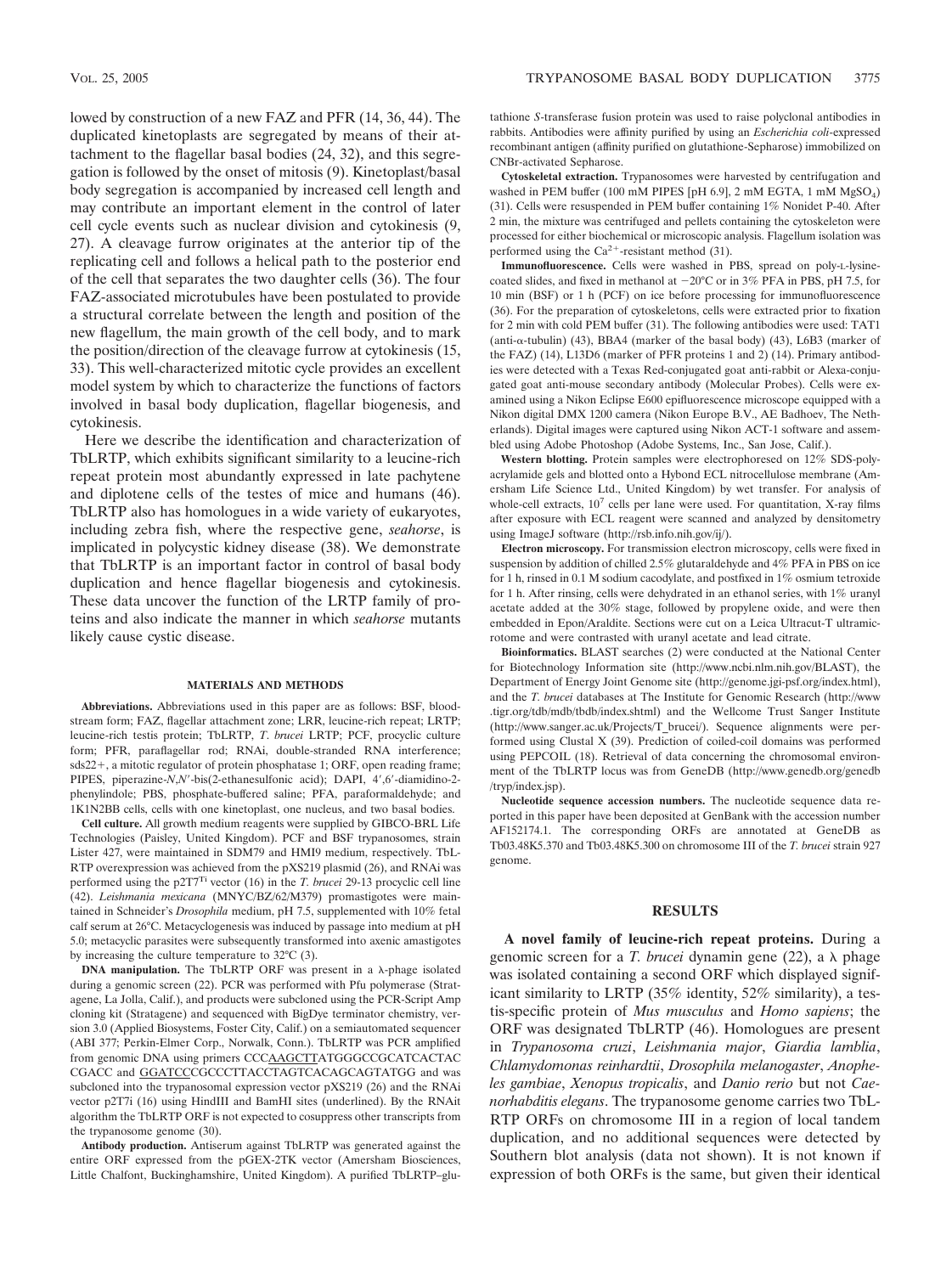

FIG. 1. Structure and evolutionary relationship of TbLRTP. (A) Schematic representation of TbLRTP showing the locations of leucine-rich repeats (lightly shaded boxes; residues 20 to 41, 43 to 64, 65 to 86, and 87 to 108, and incomplete-LRR residues 109 to 130), the leucine-rich repeat cap (medium shaded box; residues 131 to 146), and the coiled-coil domain (dark box; residues 210 to 239). (B) The predicted amino acid sequence of TbLRTP is highly conserved between trypanosomes, arthropods, and humans. Alignments of predicted amino acids encoded by the trypanosomal TbLRTP gene, the *D. melanogaster* CG14620 gene product (DmLRXP), and the human testisspecific leucine-rich repeat protein (HsLRTP). Accession numbers: TbLRTP, AF152174.1; CG14620 gene product, AAF50954; HsLRTP, U60666.1. Shaded residues are conserved; boxed residues are identical. (C) Alignment of the four leucine repeats of TbLRTP. The  $SDS22+$  consensus is shown above the alignment. Unlike the  $SDS22+$ family, the second and fourth repeats of TbLRTP start with cysteine and the final position of the leucine in the third repeat is occupied by a valine. (D) Predicted coiled-coil formation by TbLRTP. PEPCOIL output: probabilities of the TbLRTP polypeptide forming helical coiled-coils as predicted from the algorithm of Lupas et al. (18), using a 28-residue window. The horizontal axis is the position within the protein, and the NH<sub>2</sub> terminus is at the origin; the vertical axis is the probability of coiled-coil formation.

sequences, the functions of the two proteins are likewise expected to be identical.

The domain structure of TbLRTP and an alignment against the *D. melanogaster* and *H. sapiens* homologues are shown in Fig. 1A and B, respectively. TbLRTP is a protein of 383 amino acids with a predicted molecular mass of 43.3 kDa and a pI of 5.8; it is composed of four N-terminal LRRs (residues 20 to 41, 43 to 64, 65 to 86, and 87 to 108), followed by an incomplete LRR (residues 109 to 130) and an LRR cap domain (residues 131 to 146). LRR motifs are involved in the formation of protein-protein interactions (13); the TbLRTP LRRs are homologous to the  $SDS22+$  subclass (Fig. 1C), although the second and fourth repeats start with Cys, a nonconsensus alteration.  $SDS22+$  is an inhibitory subunit of protein phosphatase 1 required in mitotic metaphase/anaphase transition (6, 25). LRTP proteins also contain several Glu-rich acidic regions near the C terminus (Fig. 1B), and PEPCOIL (18) predicts that TbLRTP will form a coiled-coil (residues 200 to 250) (Fig. 1D). Outside of the N-terminal LRRs, TbLRTP and its homologues contain no similarity to other sequences currently in the databases.

**TbLRTP is associated with the basal body.** To investigate TbLRTP function, we raised affinity-purified antibodies against the recombinant protein (see the supplemental material). Differential NP-40 extraction, a standard technique for analysis of the trypanosome microtubular cytoskeleton, was used to probe the cytoskeletal association of TbLRTP (12, 31–33). To confirm separation of the microtubular cytoskeleton and soluble proteins, immunoblot analysis of the solubilized versus cytoskeletal/particulate fraction was performed. TbBiP, a soluble endoplasmic reticulum-resident protein, was fully extracted into the soluble fraction, while the vast majority of  $\alpha$ -tubulin was retained within the cytoskeleton as expected (Fig. 2A). Approximately 40% of TbLRTP was associated with the particulate fraction, suggesting that a proportion is cytoskeletally associated. Immunofluorescence of NP-40-extracted trypanosomes using antibody to BBA4 antigen, which locates to the proximal end of both the mature basal body and the probasal body (45) (Fig. 2B), confirmed the close localization of TbLRTP to both the mature basal body and the probasal body, which is maintained throughout the cell cycle. In 1K1N cells, TbLRTP is juxtaposed distally to BBA4 (Fig. 2B, top). Upon basal body duplication, the TbLRTP signal was observed as a doublet with each unit in juxtaposition to a BBA4 signal (Fig. 2B and C). As the kinetoplast divides, the TbLRTP signal maintains its position relative to the BBA4 antigen (Fig. 2B and C). Further, detergent extraction removed the TbLRTP fraction that extends from the kinetoplast toward the nucleus. Therefore, TbLRTP is present both at the basal body region, where it is firmly anchored to the cytoskeleton, and in more nucleus-proximal regions, where it is less strongly cytoskeletally associated (see Fig. S1 in the supplemental material).

To further define the association of TbLRTP with the trypanosome cytoskeleton, flagella were isolated using a protocol that depolymerizes the subpellicular microtubule corset (31, 32). The isolated flagella were then fixed and subjected to immunofluorescence with antibodies to TbLRTP, basal bodies (45), and PFR proteins 1 and 2 (14) (Fig. 2C). TbLRTP was localized at a distinct site at one end of the flagellum. Costaining with BBA4 and anti-PFR1 and -2 demonstrates that TbL-RTP localizes to the basal body end of the flagellum, distal to the BBA4 signal but well separated from the starting point of the PFR (Fig. 2C). Hence, TbLRTP is a basal body protein. Note that the BBA4 signal is partially resolved into two spots in Fig. 2B, reflecting the basal body and the probasal body. A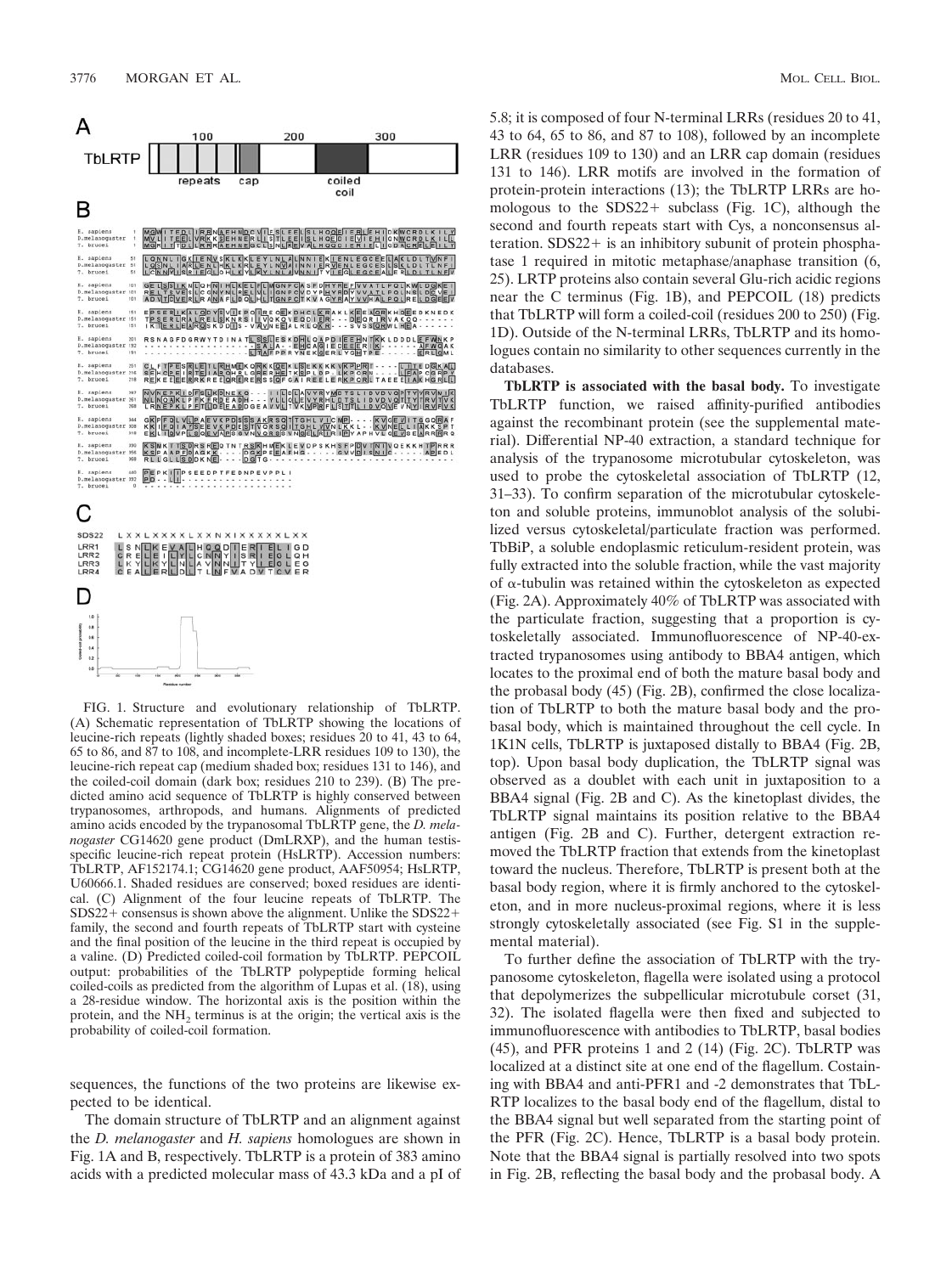



FIG. 2. TbLRTP is associated with the basal body. (A) Intact trypanosomal cytoskeletons were prepared by extraction with 1% Nonidet P-40 as described in Materials and Methods. Fractions that were soluble in 1% Nonidet P-40 (S) and insoluble fractions (cytoskeletons) (P) were immunoblotted with anti-TbLRTP, anti-TbBiP, or anti-tubulin antibodies. (B) Immunofluorescence analysis of Nonidet P-40-extracted and methanol-fixed PCF cells showing a close association of TbLRTP signal (red) and the basal body (BB) revealed using BBA4 antibodies (green). (C) Immunolocalization in isolated flagellum preparations from wild-type PCF trypanosomes of TbLRTP (red; left panels), BBA4 (green; middle panel, top), and PFR (green; middle panel, top) and merged images (right panels) show that TbLRTP is localized distally to the basal body within the flagellum. Phase-contrast images are overlaid in all panels. Bars,  $5 \mu m$ .

clear resolution of these two structures is seen in the flagellar preparation (Fig. 2C).

**TbLRTP is required for the regulation of cell division.** To investigate TbLRTP function, overexpression and RNAi were used. Overexpression and RNAi of TbLRTP were confirmed by Western blotting (Fig. 3A) and achieved threefold overexpression and  $\sim 80\%$  suppression by RNAi. A small increase in cell growth was observed in TbLRTP overexpressers (data not shown), while suppression correlated with decreased growth (Fig. 3B), suggesting that TbLRTP is an important factor in cell proliferation. Growth restoration at 5 days following RNAi induction was accompanied by increased expression of TbL-RTP, indicating escape from RNAi (1, 41).

Under RNAi the amount of protein expressed by the targeted mRNA is progressively reduced. In cells under RNAi for 54 h, residual TbLRTP was found in a small pool adjacent to the kinetoplast (Fig. 3C), similar to the detergent-resistant fraction (Fig. 2B). In overexpressers, TbLRTP was extensively distributed throughout the cytoplasm (Fig. 3C, upper panels). Hence the cytoskeletal pool of TbLRTP is probably more stable than the cytoplasmic pool, and these data suggest that there is a saturable number of TbLRTP docking/binding sites at the basal body.

Cells overexpressing TbLRTP were increased in size and

exhibited numerous nuclear and kinetoplastid abnormalities. By contrast, RNAi of TbLRTP resulted in reduced cell length (Fig. 3C). To determine whether these size alterations were due to modulation of a specific cellular structure, as observed for some gene products (10, 15), or an overall effect on cell volume, morphometric analysis was performed on cells in interphase, which were selected based on possessing a single nucleus and kinetoplast (see Fig. S2A for a schematic of trypanosome cellular parameters). The overall length of wild-type trypanosomes was 20.4  $\pm$  3.7  $\mu$ m, and the distance between the kinetoplast or the nucleus and the posterior end of the cell was  $6.1 \pm 1.4$  or  $9.2 \pm 1.5$  µm, respectively. TbLRTP overexpresser cells were longer, at 31.4  $\pm$  8.1  $\mu$ m, while the kinetoplastposterior and nucleus-posterior distances also increased to 7.9  $\pm$  3.6 and 12.0  $\pm$  4.9 µm, respectively. By contrast, TbLRTP RNAi cells were shorter, at  $14.1 \pm 5.1 \,\mu$ m, and the kinetoplastposterior and nucleus-posterior distances also decreased to 4.4  $\pm$  2.5 and 7.4  $\pm$  3.0  $\mu$ m, respectively. We also measured flagellum and FAZ lengths in TbLRTP RNAi cells and overexpressers; these parameters correlate with the alterations in the distance between the kinetoplast and the cell posterior (data not shown). There is a direct correlation between flagellum length and cell size (15, 33, 40), and taken together, these data demonstrate that the sizes of the trypanosomes were altered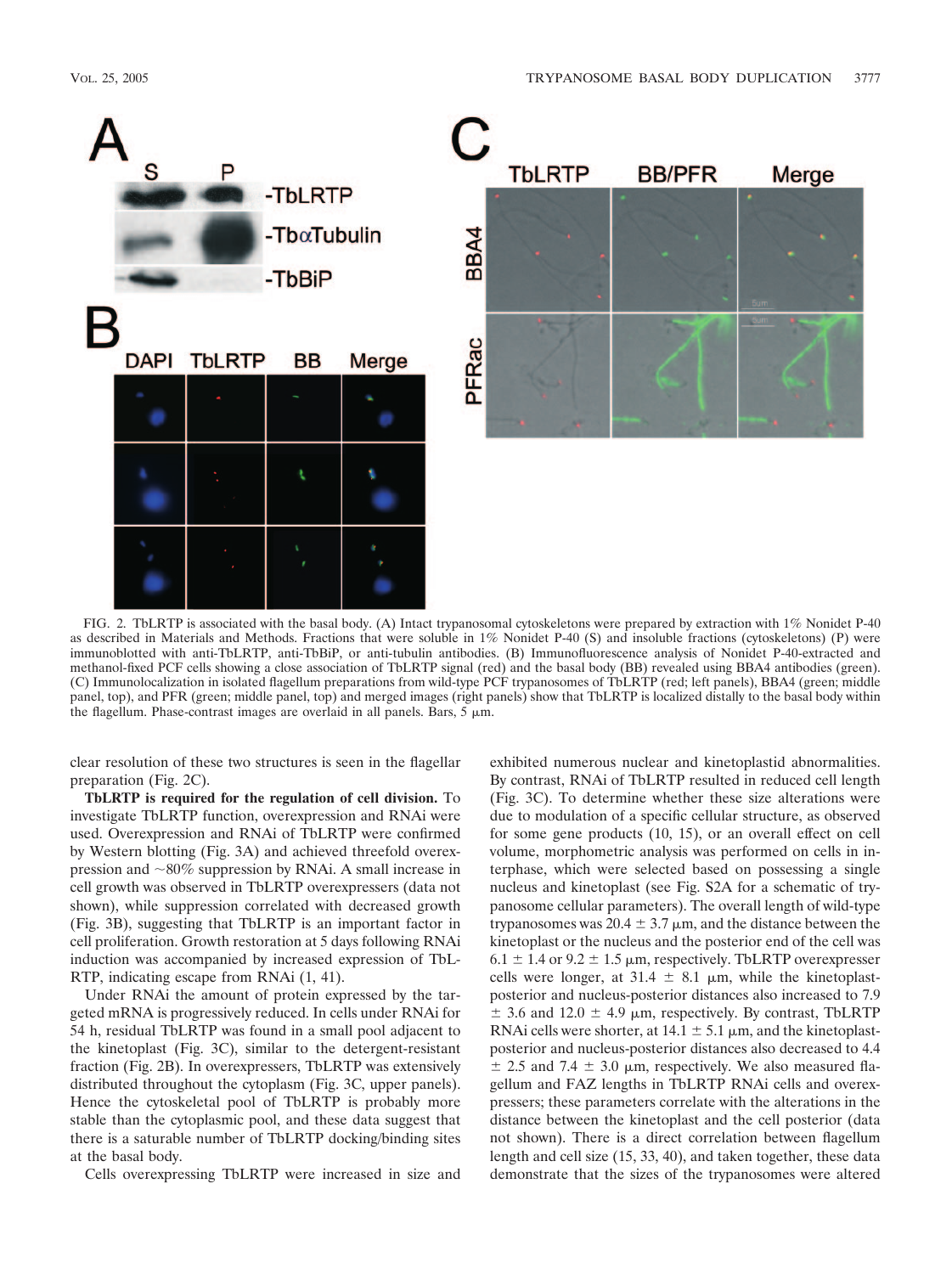

FIG. 3. TbLRTP is required for the correct regulation of the cell cycle. Overexpression of TbLRTP was achieved using pXS219 in wild-type (WT) PCF parasites, and RNAi was induced in procyclic  $p2TT^{Tj}/TbLRTP$  cells by the ad treated identically for 5 days. Cells were counted and diluted daily. (A) Immunoblotting of WT, TbLRTP-overexpressing, and p2T7Ti/*TbLRTP* cells induced using anti-TbLRTP antiserum. In TbLRTP-overexpressing cells  $(++)$ , the protein was present at  $\sim$ 3-fold the level in parental (WT) cells. A reduction in TbLRTP protein levels during RNAi was also seen (days 0 to 4; maximal reduction of 84% of protein at day 3). Each lane was loaded with 106 parasites, and equivalence of loading was demonstrated by reprobing with TbBiP. (B) Cumulative growth curve of p2T7Ti/*TbLRTP* cells with (squares) and without (diamonds) tetracycline demonstrates that PCF cells subject to RNAi exhibit a reduced growth rate relative to that of uninduced cells. (C) The effects of overexpression and RNAi-mediated depletion of TbLRTP in PCF cells were investigated using immunofluorescence microscopy of unextracted PFA-fixed cells. Cells were stained for TbLRTP (red). Note the increase in length and the nuclear aberration in the overexpresser cells and the reduction in overall size of the RNAi cells. (D) Morphometric analysis of postmitotic TbLRTP mutant cells; basic cell dimensions of WT (2K2N) and mutant (2K2N) trypanosomes were measured. AN1, anterior end to anterior nucleus; N1N2, nucleus to nucleus; N1K1, anterior nucleus to anterior kinetoplast; N2K2, posterior nucleus to posterior kinetoplast; K1K2, kinetoplast to kinetoplast; K2P, posterior kinetoplast to posterior end. Measurements are the mean parameters of 50 cells. Solid bars, RNAi-suppressed cells; open bars, TbLRTP overexpressers.

globally by manipulation of TbLRTP expression without a specific change to any one region. Therefore, the mechanism by which TbLRTP affects cell size is distinct from that indicated by other reports of alterations to specific regions (10, 15, 33).

Trypanosome growth is not achieved simply by doubling of length during the cell cycle, as the positions of the nucleus and kinetoplast exhibit a high degree of coordinate movement and a relationship with overall cell extension. The inter-basal body distance (33) reflects the timing and extent of cell length, and the distances from the cell posterior to the old basal body and from the new basal body to the anterior remain constant during the cell cycle. To test if alterations in cell length in TbLRTP mutants were a result of defects arising during cytokinesis, TbLRTP mutant cell lines were analyzed by morphometry during cell division (Fig. 3D; see Fig. S2B in the supplemental material for a schematic of the cell cycle). In 2K1N cells, the

distance from the cell posterior to the posterior kinetoplast was increased by overexpression of TbLRTP and was decreased by RNAi. As the cell cycle progressed, the effects of TbLRTP protein levels on cell length became more pronounced. In 2K2N cells, all of the parameters measured, with the exception of the distance between the posterior nucleus and posterior kinetoplast, were decreased in cells subjected to RNAi. By contrast, all of these parameters increased in the overexpressing mutants. The most pronounced effects are in the distance from the anterior of the cell to the anterior nucleus and the distance from the posterior kinetoplast to the posterior of the cell (Fig. 3D). This indicates that the distance from the posterior of the cell to the kinetoplast is related to TbLRTP expression levels.

**TbLRTP is required for correct basal body replication and new flagellum biogenesis.** The influence of TbLRTP on components of the cytoskeleton, i.e., microtubules, the basal body,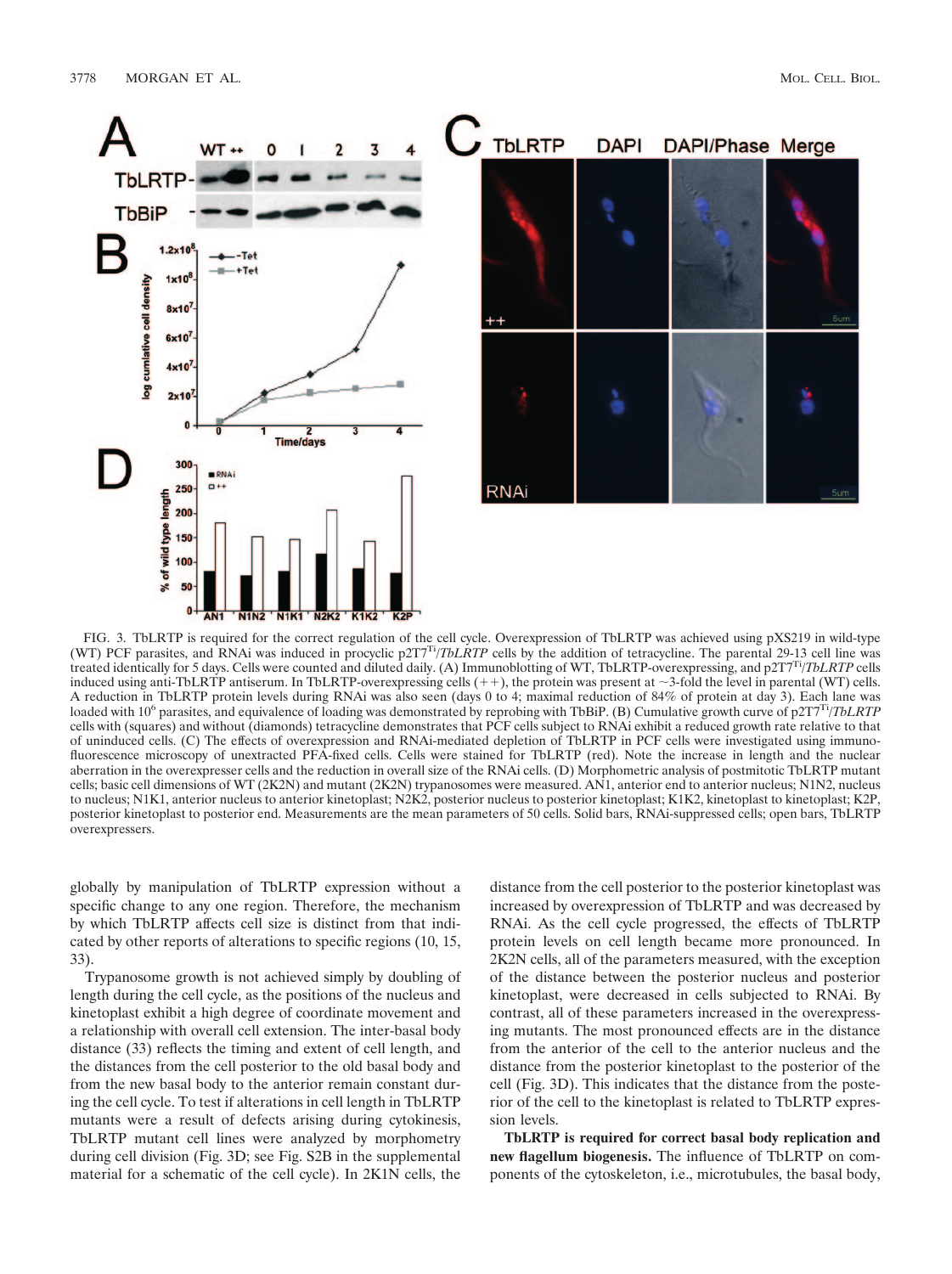

FIG. 4. TbLRTP functions in basal body division and new flagellum biogenesis. The effect of overexpression or p2T7Ti/*LRTP* PCF trypanosomes induced for 3 days (RNAi) on components of the microtubule cytoskeleton in PCF cells was investigated using immunofluorescence microscopy. Cells were stained for  $\alpha$ -tubulin (Tub), basal bodies (BB), and PFR (MAb) in green. All cells were counterstained with DAPI, which is shown in a merge with the phase-contrast image. TbLRTP overexpression resulted in increased cell size. TbLRTP RNAi knockdown resulted in smaller cells that often contained increased numbers of flagella and FAZ elements. Bars,  $5 \mu m$ .

and the PFR, was also examined. In overexpressers and RNAi cells, global microtubule structure was normal by immunofluorescence (Fig. 4) and electron microscopy (Fig. 5). However, immunostaining for the basal body showed that duplication and separation of the basal body were disrupted in TbLRTPoverexpressing and RNAi cells (Fig. 4). In some of the overexpressing cells, mitosis occurred in the absence of apparent kinetoplast division and basal body duplication, whereas RNAi resulted in additional basal bodies free in the cytoplasm.

To determine the effects of TbLRTP expression levels on basal body duplication and separation, both nuclear and kinetoplast contents for individual cells were determined by DAPI staining (Table 1). Perturbation of TbLRTP protein levels had a comparatively small effect on progress through the cell cycle and did not result in accumulation of cells at a specific point within the cell cycle (Table 1). However,  $\sim$ 29% of overexpressers and 14% of RNAi mutant cells analyzed exhibited abnormalities in the number of nuclei (Table  $1, >2N$ ,  $0N$ ,  $>2K$ ,  $0K$ ,  $2N1K$ ). Similar aberrant nuclear numbers have been demonstrated to arise as a consequence of microtubule disruption, resulting in failure to accurately complete cytokinesis (10, 27, 33).

The number of basal bodies in interphase cells was also determined (Table 2). This method of analysis is used instead of cell cycle synchronization, which is not possible in trypanosomes. Cells enter mitosis with one kinetoplast, one nucleus, and two basal bodies when stained for the BBA4 antigen (45)

(Fig. 2C). In wild-type cells, when the basal bodies duplicate, the cells become 1K1N4BB; following kinetoplast S phase and separation, they become 2K1N4BB; finally, following nuclear division, they become 2K2N4BB. In TbLRTP-overexpressing and RNAi cells, we observed incorrect numbers of basal bodies (reduced and elevated, respectively, relative to the numbers in the wild type) (Table 2).

Staining with antibodies against the PFR (14) also revealed significant aberrations in flagellar biogenesis. TbLRTP-overexpressing cells appear to undergo nuclear division in the absence of kinetoplast division and new flagellum biogenesis (Fig. 4). Consequently, the cells are unable to correctly complete cytokinesis, resulting in cells of increased size and a partial loss of cell polarity (Fig. 4). Counts of 50 2K2N cells showed that wild-type cells have a mean of  $2.0 \pm 0$  flagella per cell, RNAi 2K2N cells have a mean of  $2.7 \pm 0.9$  flagella per cell, and 2K2N overexpresser cells have  $1.3 \pm 0.4$  flagella per cell.

**Analysis of TbLRTP RNAi mutant ultrastructure shows aberrant flagellar biogenesis.** To determine the structure of the flagellar structures that accumulated in the TbLRTP mutant cells, transmission electron microscopy was performed. The subpellicular microtubule array, mature basal body, and flagellar axoneme appear normal in both the TbLRTP-overexpressing and RNAi cells. However, in the cytoplasm of the RNAi cells, intracellular axonemes and PFR-like structures have assembled (shown in transverse section in Fig. 5C and D and in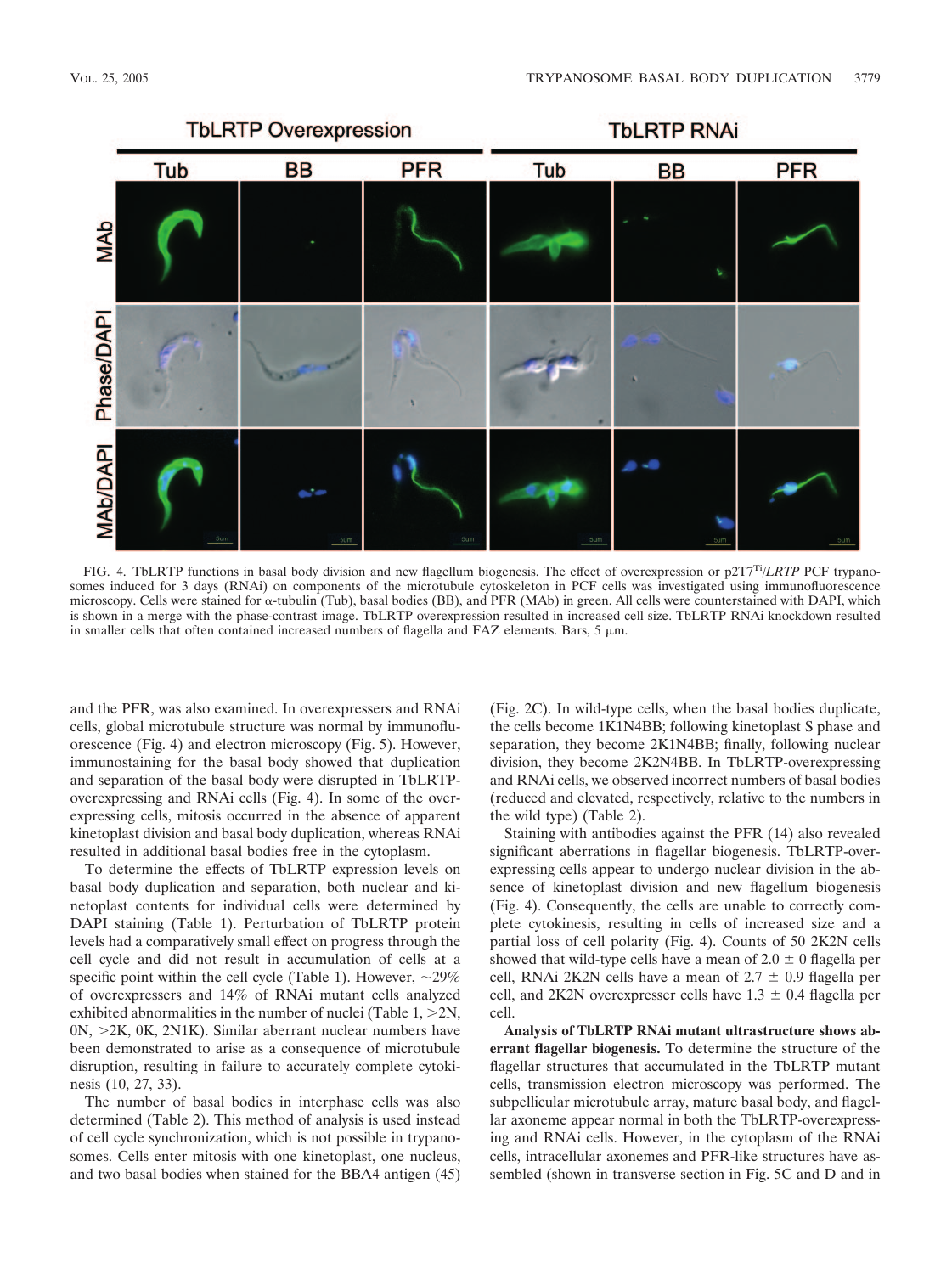

FIG. 5. Electron microscopy of TbLRTP RNAi knockdown demonstrates aberrant flagellar axoneme, PFR, and FAZ microtubule biogenesis. TbLRTP-overexpressing cells (A) or p2T7Ti/*LRTP* PCF cells induced for 3 days (B-F) were fixed and processed for thin-section transmission electron microscopy. No alteration to the subpellicular microtubule array, mature basal body, or flagellar axoneme could be detected by transmission electron microscopy in the overexpressers (A) or the RNAi knockdown cells (B). However, in the cytoplasm of the p2T7Ti/*LRTP* PCF cells, intracellular axonemes and PFR-like structures have assembled, shown in transverse section (C, D) and longitudinal section (E, F). These elements exhibit the correct  $9 + 2$  flagellum axoneme and crystalline PFR but lack a delineating membrane, are surrounded by a zone of exclusion of the normal ribosome-rich cytoplasm (arrowhead, C, F), and are often associated with four microtubules which resemble those associated with the flagellum (arrowhead, D). Their assembly is from an apparently structurally normal, but ectopic, basal body (E, indicated by arrowhead). Bars, 500 nm.

longitudinal section in Fig. 5E and F). The axonemes of these structures are highly similar to those of wild-type trypanosomes, with the correct  $9 + 2$  flagellum axoneme and a paracrystalline PFR, but lack a delineating membrane. Hence, promiscuous flagellar initiation appears to take place in these cells, but the resulting structures are normal. A zone of exclusion of the normal ribosome-rich cytoplasm (Fig. 5C and F) surrounds the intracellular flagella, and remarkably, the flagella are also sometimes seen associated with four microtubules typical of the FAZ (Fig. 5D). Their assembly appears to

occur from an apparently structurally normal basal body located within the cytoplasm (Fig. 5E).

**An LRTP homologue is also present in** *Leishmania***.** Experimentally accessible stages of *T. brucei* are replicative forms, but in the related organism *Leishmania*, it is possible to study nondividing cell populations. *L. major* encodes an LRTP homologue (LmjF29.2210) that is 61% identical and 77% similar to the trypanosome protein. Anti-TbLRTP sera recognized a single band in *L. mexicana* promastigotes (designated LmL-RTP), consistent with the predicted molecular mass derived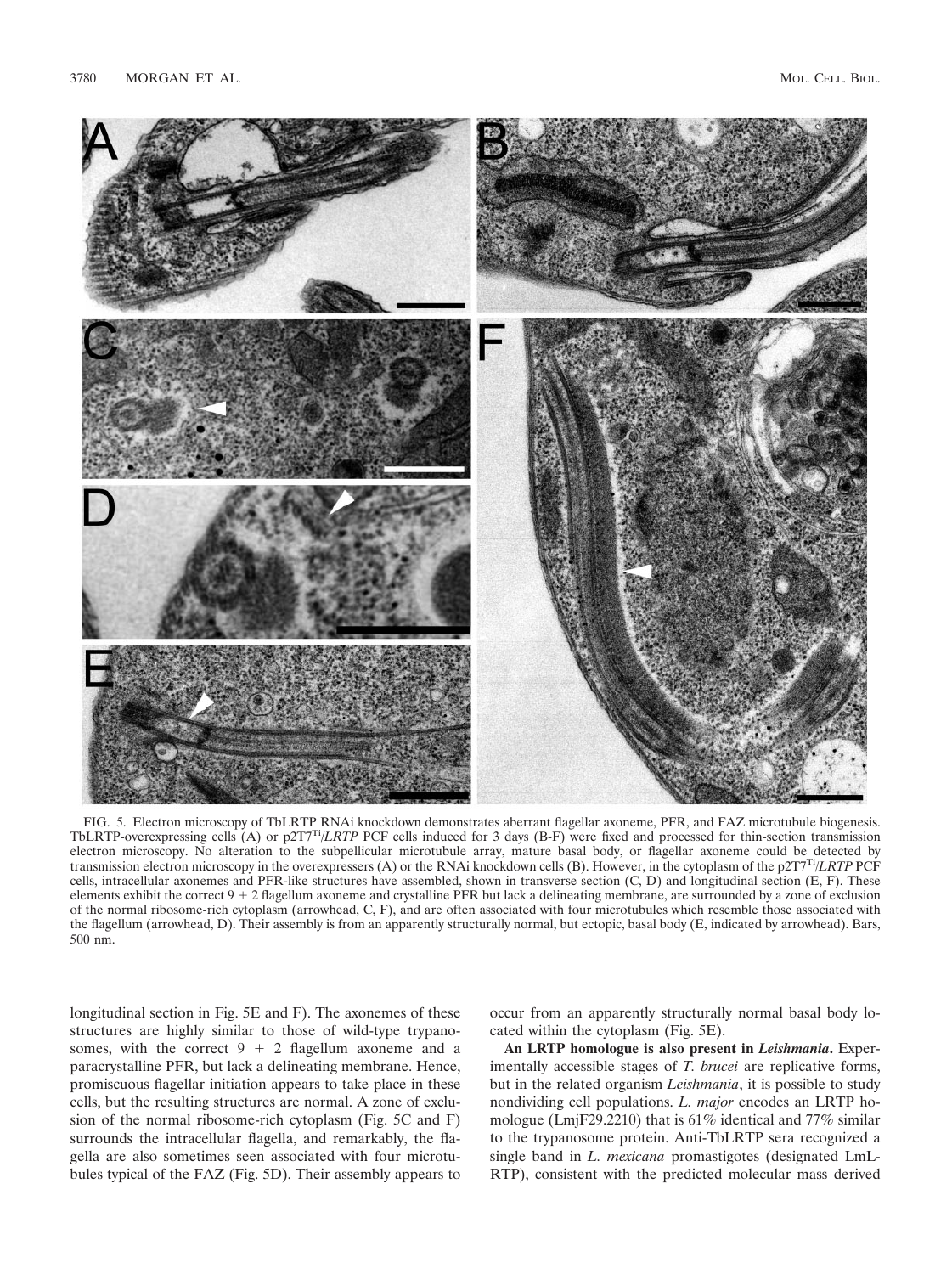| $Strain^b$ | % of total cell population in each strain with<br>the following karyotype <sup>c</sup> : |      |      |      |          |                |          |     |      |  |  |
|------------|------------------------------------------------------------------------------------------|------|------|------|----------|----------------|----------|-----|------|--|--|
|            |                                                                                          | 2K1N | 2K2N |      | AK > 2N  | 0 <sup>N</sup> | >2K      | 0K  | 1K2N |  |  |
| <b>WT</b>  | 78.5                                                                                     | 9.1  | 11.4 | 1.0  | $\theta$ | $\theta$       | $\theta$ |     |      |  |  |
| $++$       | 50.4                                                                                     | 11.3 | 9.8  | 28.5 | 5.3      | 0.7            | 0.7      | 9.0 | 12.8 |  |  |
| RNAi       | 57.3                                                                                     | 18.3 | 10.7 | 13.7 | 3.1      | $\theta$       | 37       | 0.8 | 61   |  |  |

*<sup>a</sup>* Nuclear/kinetoplast classification was performed by immunofluorescence assays following DAPI staining to determine both nuclear and kinetoplast copy numbers.

<sup>*b*</sup> WT, wild type;  $++$ , TbLRTP overexpresser; RNAi,  $p2TT^{T}$ */LRTP* PCF try-<br>panosomes induced for 3 days. More than 130 cells were analyzed for each strain.

<sup>2</sup> AK, all cells with abnormal karyotypes, i.e., not 1K1N, 2K1N, or 2K2N. Percentages in the four columns on the left add up to 100%; the five rightmost columns provide a breakdown of the percentages in the AK column.

from the gene sequence (53.8 kDa). Western blot analysis demonstrated that LmLRTP was not detectable in nonproliferative metacyclic promastigotes or slowly replicating axenic amastigotes (Fig. 6). These data suggest that LRTP is expressed mainly in rapidly proliferating cells.

## **DISCUSSION**

Flagella, cilia, and basal bodies are widespread structures in cells of the eukaryotic lineage, and a large number of diseases and pathologies can be caused by immotile or misassembled flagella or cilia (17, 34, 38). Hence, investigation of factors coordinating flagellar biogenesis is of substantial clinical relevance as well as of importance to basic biology. In the present work we describe the identification and characterization of TbLRTP, a trypanosome leucine-rich repeat protein that has an important role in the control of basal body function and subsequent flagellar biogenesis. The major findings here are that TbLRTP is associated with the basal body and expression is required for proliferation and completion of the cell cycle. Overexpression of TbLRTP suppressed basal body replication and new flagellum biogenesis, while an RNAi-mediated decrease in TbLRTP levels resulted in the biogenesis of additional ectopic basal bodies complete with an attached axoneme, paraflagellar rod, and FAZ-associated microtubules, all contained within the cytosol. The consequences of this abnormal basal body replication and flagellar assembly are manifest

TABLE 2. Analysis of basal body numbers in TbLRTP mutants*<sup>a</sup>*

|        | % of cells with the following no. of BBA4 spots: |     |    |    |  |  |  |  |  |  |
|--------|--------------------------------------------------|-----|----|----|--|--|--|--|--|--|
| Strain |                                                  |     |    |    |  |  |  |  |  |  |
| WТ     |                                                  |     |    | 23 |  |  |  |  |  |  |
| $++$   | 46                                               | 35  | 14 |    |  |  |  |  |  |  |
| RNAi   |                                                  | 52. |    |    |  |  |  |  |  |  |

*<sup>a</sup>* The number of basal bodies, as defined by BBA4 antibody staining, was counted in 1K1N cells only. This stage of the cell cycle corresponds to  $G_1/$ interphase and is shown in the schematic in Fig. S2 in the supplemental material. For a normal cell in  $G_1$ , BBA4 detects two closely associated spots, representing the old basal body and the probasal body. A cell that has entered into cell division will have duplicated its basal bodies as one of the first events of cell division and hence will have four BBA4 signals. This state will persist until cytokinesis is complete.<br><sup>*b*</sup> WT, wild type; ++, TbLRTP overexpresser; RNAi, p2T7<sup>Ti</sup>/*LRTP* PCF try-

panosomes induced for 3 days. The number of cells analyzed was  $>100$  for each strain.



FIG. 6. The TbLRTP orthologue of *Leishmania* is differentially expressed during the life cycle. Western blot of protein lysates from procyclic (P) (flagellated, noninfective, proliferative form), metacyclic (M) (flagellated, infective, nonproliferative form), and amastigote (nonflagellated infective, proliferative form) *L. mexicana* probed with antibodies against TbLRTP or, as a loading control, *N*-myristoyl transferase (LmNMT) (29). The positions of molecular weight markers (in thousands) are indicated. Anti-TbLRTP defines a protein in proliferative, procyclic lysates whose migration is consistent with the predicted molecular mass of 53.8 kDa, which we designate LmLRTP. Expression of LmLRTP is severely down-regulated in quiescent metacyclics and replicating, aflagellate amastigotes.

in alterations in cell size, fully consistent with a model where the flagellum controls this parameter as well as the positioning of the cytokinesis cleavage furrow (15, 33, 40). Hence, TbL-RTP likely participates in a pathway that negatively regulates biogenesis of the new basal body/centriole. The presence of such a pathway has been suggested previously (19). It is significant that the LRTP orthologue in *Leishmania* (LmLRTP) is developmentally regulated: it is absent both in nonproliferative metacyclic forms and in slowly replicating axenic amastigotes. Hence, LRTP appears to be expressed only in actively replicating cells, i.e., those within the mitotic cycle where basal body duplication is taking place. Presumably, in cells that have dropped out of the cell cycle and entered  $G_0$ , LRTP expression is not required to modulate basal body duplication, because replication has ceased. It is formally possible that TbLRTP is also involved in basal body segregation and that disruption of this process could account for some of the phenotypic features described here. However, the absence of a significant defect in basal body positioning and the close similarity to phenotypes where basal body replication has been disrupted (27) are consistent with the major function of TbLRTP being involved in basal body replication.

Mutations affecting basal body number have a corresponding effect on cell length and shape in *Tetrahymena* (23), *Paramecium* (35), and *Chlamydomonas* (37) spp. TbLRTP RNAi generates pleiotropic effects very similar to those observed in *Chlamydomonas VFL1* mutants, although the two proteins are not orthologues (37). A recent analysis of the *Chlamydomonas* flagellum proteome did not identify an LRTP homologue (17), but a clear orthologue is present in the *Chlamydomonas* genome. In both *T. brucei* and *Chlamydomonas*, there are specialized microtubules that originate near the basal bodies and extend into the cell beneath the plasma membrane: four FAZassociated microtubules in *T. brucei* and four rootlet microtubules in *Chlamydomonas*. These microtubules are involved in the spatial positioning of cellular organelles and the cytokinesis cleavage furrow, as well as in regulation of cell volume (7, 15, 33, 37). Analysis of TbLRTP mutants supports previous data demonstrating that the correct assembly of the new flagellum/FAZ is required for the completion of cytokinesis and the maintenance of cell size/polarity (15, 20, 33, 40).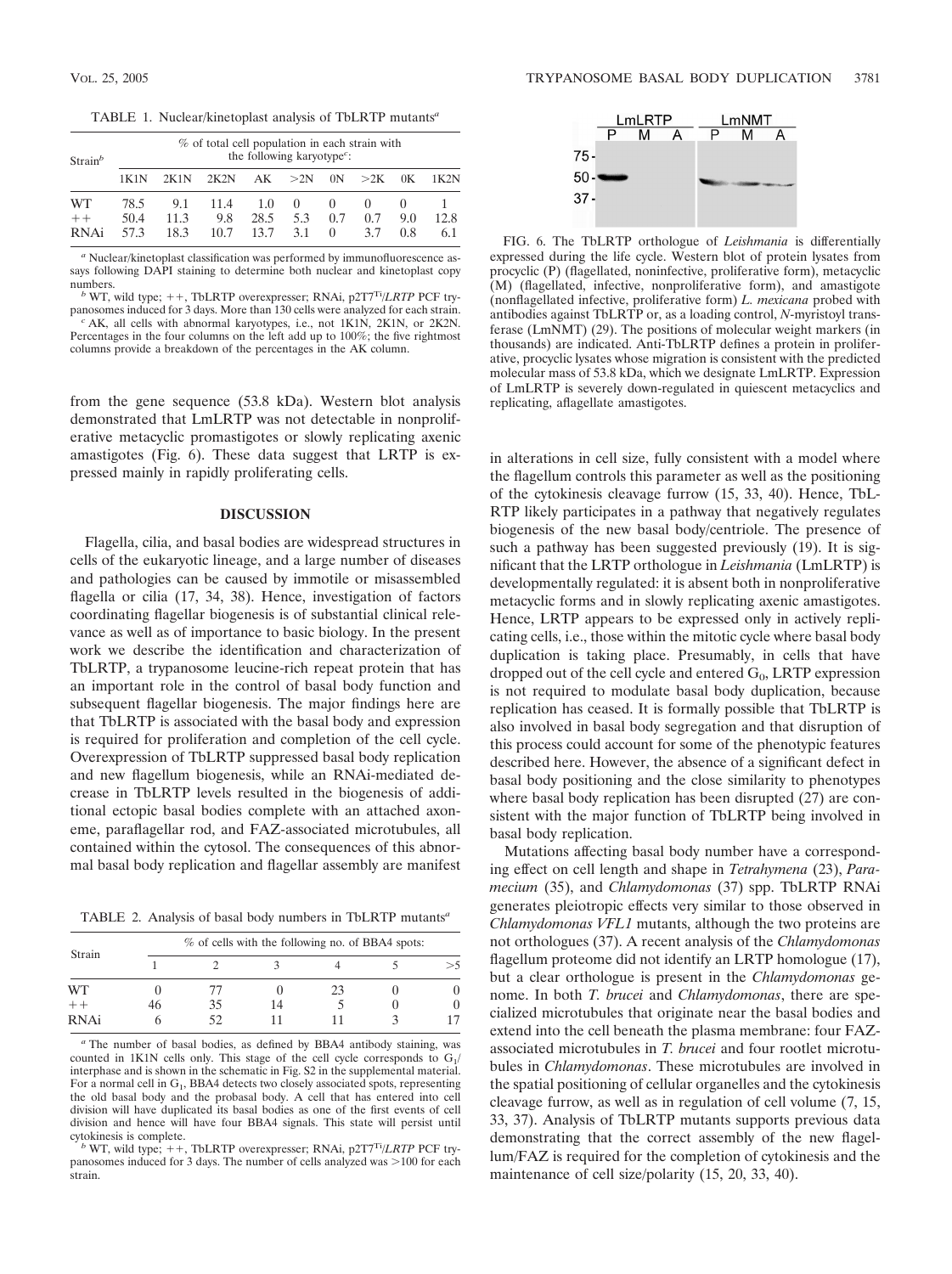The assembly of additional axonemes, PFRs, and FAZ microtubules in TbLRTP RNAi mutants supports a model of concomitant biosynthesis and suggests that assembly occurs from a common nucleation/docking site, most likely located at the basal body region (14). IFT52 from *Chlamydomonas* is involved in the formation of such docking sites and has a location similar to that of TbLRTP, suggesting that these two factors, while distinct at the sequence level, may function in the same or a related pathway (5). In trypanosomes the old flagellum acts as a template for assembly and growth of the new flagellum (20), and where there is more than one new flagellum, presumably the excess copies cannot be accommodated and are assembled in a nontemplated manner. The consequence of additional basal bodies likely affects positioning of the cytokinesis cleavage furrow, resulting in nonsymmetrical cell division and production of small cells.

The TbLRTP family is highly conserved throughout evolution, and homologues are present in protozoan and metazoan systems. Significantly, homologues are absent from the genomes of fungi, nematodes, and plants; given the earlier time of divergence of the trypanosome and metazoan lineages compared to the plant/metazoan separation, this distribution suggests secondary loss of LRTP from selected lineages and hence differences in the mechanisms of basal body duplication between those lineages retaining LRTP and those where it is absent, for example, between *C. elegans*, trypanosomes, and humans. Most significantly, the zebra fish homologue of TbL-RTP, *seahorse*, has been reported to be involved in ciliar function (38) and, further, was recently implicated as having a role in the development of polycystic kidney disease, although detailed functional data were not available from that analysis (38). The data reported here provide a function for the LRTP family of proteins in the modulation of basal body functions and by inference implicate that process in human disease.

### **ACKNOWLEDGMENTS**

We thank Ervin Goldberg (Northwestern University) and Philippe Bastin (Muséum National d'Histoire Naturelle, Paris, France) for helpful discussions and comments.

This work was funded by program grants from the Wellcome Trust (to M.C.F., D.F.S., and K.G.), and this support is gratefully acknowledged.

#### **REFERENCES**

- 1. **Allen, C. L., D. Goulding, and M. C. Field.** 2003. Clathrin-mediated endocytosis is essential in *Trypanosoma brucei.* EMBO J. **22:**4991–5002.
- 2. **Altschul, S. F., W. Gish, W. Miller, E. W. Myers, and D. J. Lipman.** 1990. Basic local alignment search tool. J. Mol. Biol. **215:**403–410.
- 3. **Bates, P. A.** 1994. Complete developmental cycle of *Leishmania mexicana* in axenic culture. Parasitology **108:**1–9.
- 4. **Beisson, J., and M. Wright.** 2003. Basal body/centriole assembly and continuity. Curr. Opin. Cell Biol. **15:**96–104.
- 5. **Deane, J. A., D. G. Cole, E. S. Seeley, D. R. Diener, and J. L. Rosenbaum.** 2001. Localization of intraflagellar transport protein IFT52 identifies basal body transitional fibers as the docking site for IFT particles. Curr. Biol. **11:**1586–1590.
- 6. **Dinischiotu, A., M. Beullens, W. Stalmans, and M. Bollen.** 1997. Identification of sds22 as an inhibitory subunit of protein phosphatase 1 in rat liver nuclei. FEBS Lett. **402:**141–144.
- 7. **Ehler, L. L., J. A. Holmes, and S. K. Dutcher.** 1995. Loss of spatial control of the mitotic spindle apparatus in a *Chlamydomonas reinhardtii* mutant strain lacking basal bodies. Genetics **141:**945–960.
- 8. **Gull, K.** 1999. The cytoskeleton of trypanosomatid parasites. Annu. Rev. Microbiol. **53:**629–655.
- 9. **Gull, K.** 2003. Host-parasite interactions and trypanosome morphogenesis: a flagellar pocketful of goodies. Curr. Opin. Microbiol. **4:**365–370.
- 10. **Hendriks, E. F., D. R. Robinson, M. Hinkins, and K. R. Matthews.** 2001. A

novel CCCH protein which modulates differentiation of *Trypanosoma brucei* to its procyclic form. EMBO J. **20:**6700–6711.

- 11. **Hill, K. L.** 2003. Biology and mechanism of trypanosome cell motility. Eukaryot. Cell **2:**200–208.
- 12. **Hutchings, N. R., J. E. Donelson, and K. L. Hill.** 2002. Trypanin is a cytoskeletal linker protein and is required for cell motility in African trypanosomes. J. Cell Biol. **156:**867–877.
- 13. **Kobe, B., and A. V. Kajava.** 2001. The leucine-rich repeat as a protein recognition motif. Curr. Opin. Struct. Biol. **11:**725–732.
- 14. **Kohl, L., T. Sherwin, and K. Gull.** 1999. Assembly of the paraflagellar rod and the flagellum attachment zone complex during the *Trypanosoma brucei* cell cycle. J. Eukaryot. Microbiol. **46:**105–109.
- 15. **Kohl, L., D. Robinson, and P. Bastin.** 2003. Novel roles for the flagellum in cell morphogenesis and cytokinesis of trypanosomes. EMBO J. **22:**5336– 5346.
- 16. **LaCount, D. J., S. Bruse, K. L. Hill, and J. E. Donelson.** 2000. Doublestranded RNA interference in *Trypanosoma brucei* using head-to-head promoters. Mol. Biochem. Parasitol. **111:**67–76.
- 17. **Li, J. B., J. M. Gerdes, C. J. Haycraft, Y. Fan, T. M. Teslovich, H. May-Simera, H. Li, O. E. Blacque, L. Li, C. C. Leitch, R. A. Lewis, J. S. Green, P. S. Parfrey, M. R. Leroux, W. S. Davidson, P. L. Beales, L. M. Guay-Woodford, B. K. Yoder, G. D. Stormo, N. Katsanis, and S. K. Dutcher.** 2004. Comparative genomics identifies a flagellar and basal body proteome that includes the BBS5 human disease gene. Cell **117:**541–552.
- 18. **Lupas, A., M. Van Dyke, and J. Stock.** 1991. Predicting coiled coils from protein sequences. Science **252:**1162–1164.
- 19. **Marshall, W. F., Y. Vucica, and J. L. Rosenbaum.** 2001. Kinetics and regulation of de novo centriole assembly. Implications for the mechanism of centriole duplication. Curr. Biol. **11:**308–317.
- 20. **Moreira-Leite, F. F., T. Sherwin, L. Kohl, and K. Gull.** 2001. A trypanosome structure involved in transmitting cytoplasmic information during cell division. Science **294:**610–612.
- 21. **Morgan, G. W., B. S. Hall, P. W. Denny, M. Carrington, and M. C. Field.** 2002. The endocytic apparatus of the kinetoplastida. Part I. A dynamic system for nutrition and evasion of host defences. Trends Parasitol. **18:**491– 496.
- 22. **Morgan, G. W., D. Goulding, and M. C. Field.** 2004. The single dynamin-like protein of *Trypanosoma brucei* regulates mitochondrial division and is not required for endocytosis. J. Biol. Chem. **279:**10692–10701.
- 23. **Nanney, D. L., and M. C. Chow.** 1974. Basal body homeostasis in *Tetrahymena.* Am. Nat. **108:**125–129.
- 24. **Ogbadoyi, E. O., D. R. Robinson, and K. Gull.** 2003. A high-order transmembrane structural linkage is responsible for mitochondrial genome positioning and segregation by flagellar basal bodies in trypanosomes. Mol. Biol. Cell **14:**1769–1779.
- 25. **Ohkura, H., and M. Yanagida.** 1991. *S. pombe* gene sds22 essential for a mid-mitotic transition encodes a leucine-rich repeat protein that positively modulates protein phosphatase-1. Cell **64:**149–157.
- 26. **Pal, A., B. S. Hall, D. N. Nesbeth, H. I. Field, and M. C. Field.** 2002. Differential endocytic functions of *Trypanosoma brucei* Rab5 isoforms reveal a glycosylphosphatidylinositol-specific endosomal pathway. J. Biol. Chem. **277:**9529–9539.
- 27. **Ploubidou, A., D. R. Robinson, R. C. Docherty, E. O. Ogbadoyi, and K. Gull.** 1999. Evidence for novel cell cycle checkpoints in trypanosomes: kinetoplast segregation and cytokinesis in the absence of mitosis. J. Cell Sci. **112:**4641– 4650.
- 28. **Porter, M. E., and W. S. Sale.** 2000. The  $9 + 2$  axoneme anchors multiple inner arm dyneins and a network of kinases and phosphatases that control motility. J. Cell Biol. **151:**37–42.
- 29. **Price, H. P., M. R. Menon, C. Panethymitaki, D. Goulding, P. G. McKean, and D. F. Smith.** 2003. Myristoyl-CoA:protein *N*-myristoyltransferase, an essential enzyme and potential drug target in kinetoplastid parasites. J. Biol. Chem. **278:**7206–7214.
- 30. **Redmond, S., J. Vadivelu, and M. C. Field.** 2003. RNAit: an automated web-based tool for the selection of RNAi targets in *Trypanosoma brucei*. Mol. Biochem. Parasitol. **128:**115–118.
- 31. **Robinson, D., P. Beattie, T. Sherwin, and K. Gull.** 1991. Microtubules, tubulin, and microtubule-associated proteins of trypanosomes. Methods Enzymol. **196:**285–299.
- 32. **Robinson, D. R., and K. Gull.** 1991. Basal body movements as a mechanism for mitochondrial genome segregation in the trypanosome cell cycle. Nature **352:**731–733.
- 33. **Robinson, D. R., T. Sherwin, A. Ploubidou, E. H. Byard, and K. Gull.** 1995. Microtubule polarity and dynamics in the control of organelle positioning, segregation, and cytokinesis in the trypanosome cell cycle. J. Cell Biol. **128:**1163–1172.
- 34. **Rosenbaum, J. L., and G. B. Witman.** 2002. Intraflagellar transport. Nat. Rev. Mol. Cell Biol. **3:**813–825.
- 35. **Ruiz, F., N. Garreau de Loubresse, and J. Beisson.** 1987. A mutation affecting basal body duplication and cell shape in *Paramecium.* J. Cell Biol. **104:**417–430.
- 36. **Sherwin, T., and K. Gull.** 1989. The cell division cycle of *Trypanosoma brucei*